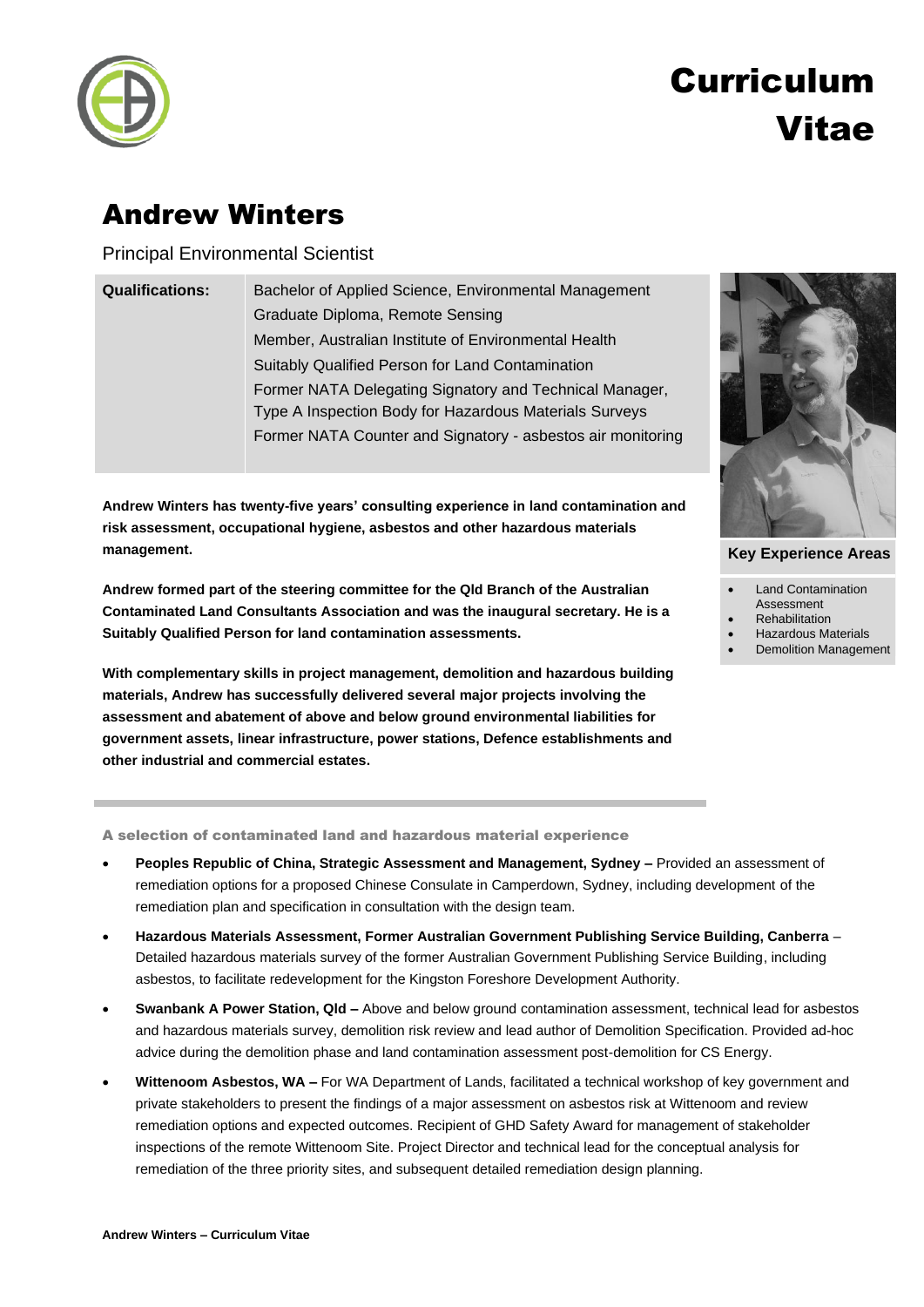

## Curriculum Vitae

- **CR2SM Project, Sunshine Coast, Qld** On behalf of FHSWJV and TMR, led the assessment and remediation of various contaminated sites to facilitate road construction. Works included former landfills and impact from former industrial and residential land use.
- **Former Asbestos Mine, Baryulgil, New South Wales –** Various asbestos management services during the rehabilitation of tailings from a former chrysotile asbestos mine affecting an adjacent community. Services included building surveys, air and soil assessments and monitoring of civil and rehabilitation works for the Aboriginal and Torres Strait Islander Commission.
- **Maryvale Reserve, Qld**  Southern Downs Regional Council, led the assessment of soil and groundwater of a former railways yard including the assessment of livestock dip risks, to facilitate removal from the EMR.
- **Defence Establishments at Meeandah, Bulimba and Amberley, Qld –** One of the largest asbestos auditing and abatement projects in Queensland to date, with Andrew Project Managing and technical lead for surveying and supporting asbestos removal works across multiple establishments and buildings to promote limited disruption to key Defence services. The value of the assessment and abatement works to Defence was in excess of \$20M. Additional project management and technical lead of base wide asbestos surveys of HMAS Shoalhaven, NSW and RAAF Townsville.
- **Superintendency and Remediation Management, Howard Power Station Demolition, Qld –** Above and below ground environmental assessment, inclusive of hazardous materials assessment of structures and site contamination assessment. Preparation of relevant sections of the Specification for Demolition and Rehabilitation and site supervision for 18 months. Transitioned into the Superintendent role for remaining year of works involving demolition, finalisation of site rehabilitation, waste containment cell capping and construction of boat ramp and parklands on behalf of Qld Power Trading Corporation (Enertrade).
- **Sundale, Tewantin, Qld –** Provision of contaminated land assessment and remediation planning. Project managed the performance and documentation of remediation works that occurred over several months, involving removal of large quantities of fill impacted with various contaminants.
- **Hood St, Warner, Qld –** Contaminated land and groundwater assessment, and project management of remediation works over several weeks for removal of the Site from the EMR.
- **Former Commonwealth Games Site, Perth, WA –** Asbestos and other hazardous materials survey, specification, air monitoring and project management for demolition of a large grandstand complex at the Perry Lakes Urban Redevelopment Site for LandCorp. Works included innovative asbestos removal trials and subsequent application and granting of an exemption by the WA Worksafe Commissioner with regards to the recommended asbestos removal and demolition approach, which provided a significant time and cost saving to the Client.
- **Tennyson Power Station, Brisbane, Qld –** Provision of hazardous materials assessment, land contamination assessment, pre-tender cost estimate for demolition and designing remediation works.
- **Hazardous Materials, International Experience -** Since 2007 Andrew has spent a total of six months on international projects including the Solomon Islands, Philippines and Indonesia. Project work involved an asbestos survey of a hydroelectric power station in the Philippines and hazardous materials assessments assisting the reconstruction of Aceh, Indonesia.
- **Asbestos Audits, Somerset, North Pine and Wivenhoe Dams** Project Manager and Lead Auditor for three major dams located in south east Queensland on behalf of SEQ Water, including follow-up annual reinspections.
- **Dalby Central, Qld –** Detailed building and land contamination assessment for this former small power station, gasworks and electrical substation site. Project manager and technical lead for remediation phase services and validation, including specification and certifying soil remediation and friable asbestos removal for Ergon Energy.